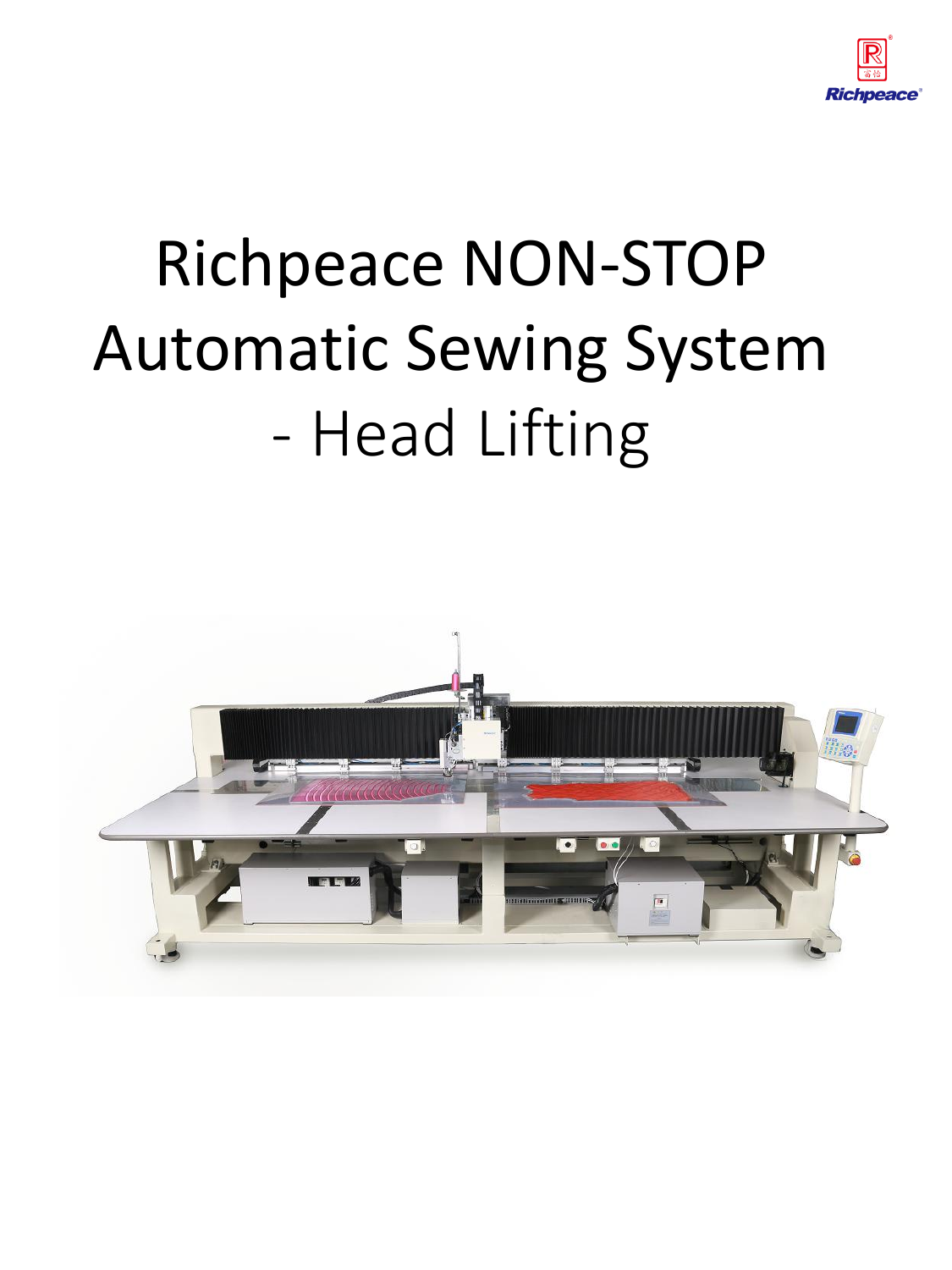

# AutoSew CAD software

4 Basic functions:

Pattern Design | Grading | Marker | AutoSew

- Customer can use this software to design pattern
- Or import .DXF or .PLT format pattern from other CAD software, create sewing template and sewing files based on this pattern
- set sewing sequence, set origin position, define the place to cut or engrave, etc, then save to template cutting file and stitch file.



Template cutting file Stitch file

Inside this blue gap are the lines need to be sewn, software automatically read these lines as stitch file, as right side photo.

- Design any motif stitch or pattern which is difficult to sew by worker.
- Able to set step length, back stitch number and times, grading stitch, etc, to ensure quality consistency.
- All by Richpeace, totally compatible with template cutting machine and auto sewing machine.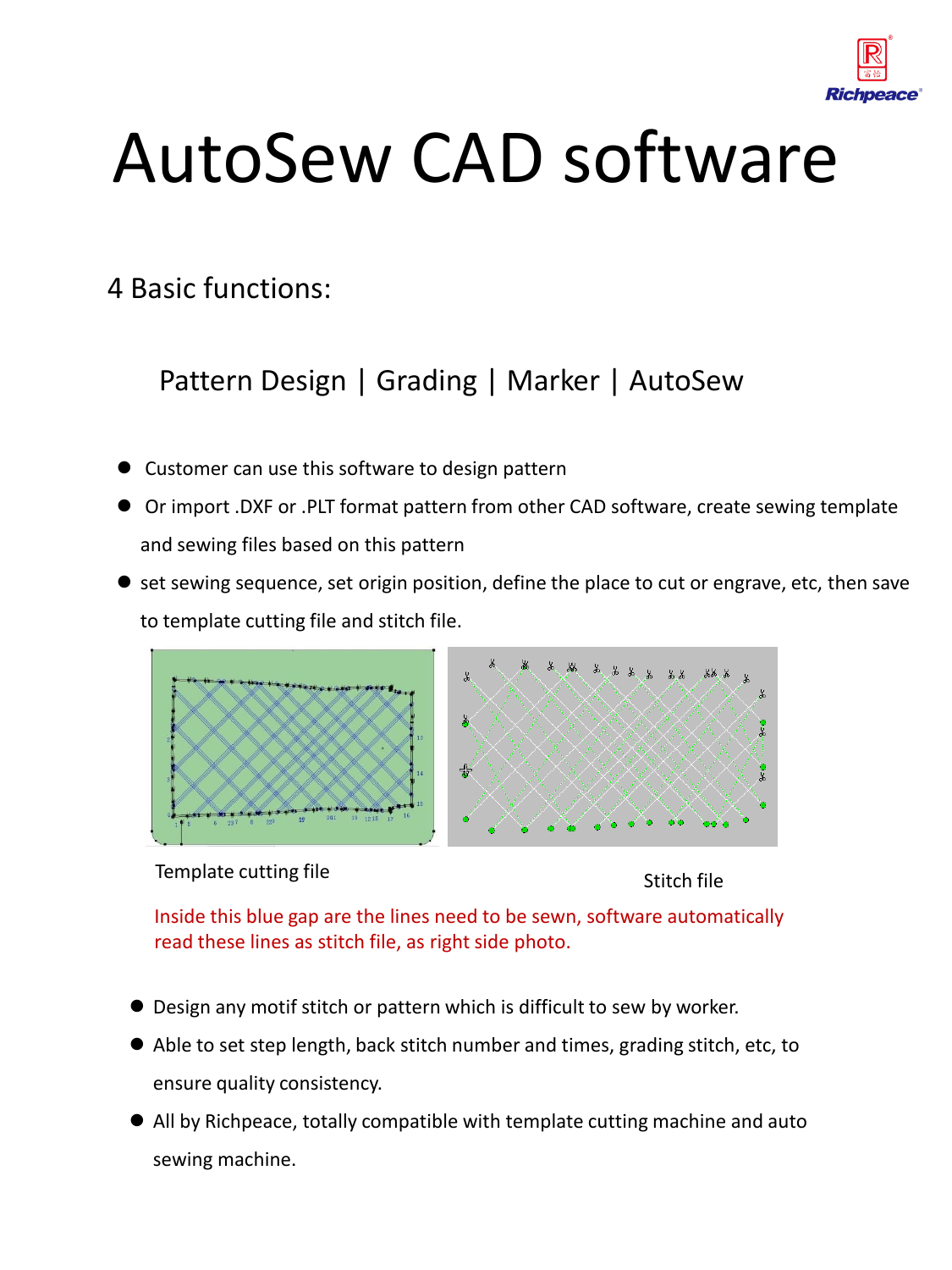### NON-STOP Automatic Template Sewing Machine- Head Lifting



#### Model:RPAS-NS-1-1200X800-B-2-LH,HM



LockStitch RotaryHook Large Area Sewing AdjustableStitch AutoTrimmer High Speed Compressor

Feature & Advantages:

**•**Sewing Head lift height: 5-15CM, suitable for all kinds of extra thick material

**•**Design template freely without limitation

•Able to sew on 3D template with head lifting system

**•**Template move in/out freely, machine head move freely on

template ,without worry about hit on

needle or presser foot

**•**Large working area, maximum A&B working area 1200X800mm, Montage will be 2500x800mm

- **•**Higher working speed with super stitch quality
- **•**Free to design any pattern
- **•**Automatic thread trimmer
- **•**Suitable for extra thick material sewing, stable stitch quality
- **•**Imported triple size rotary hook, includesmore thread in each bobbin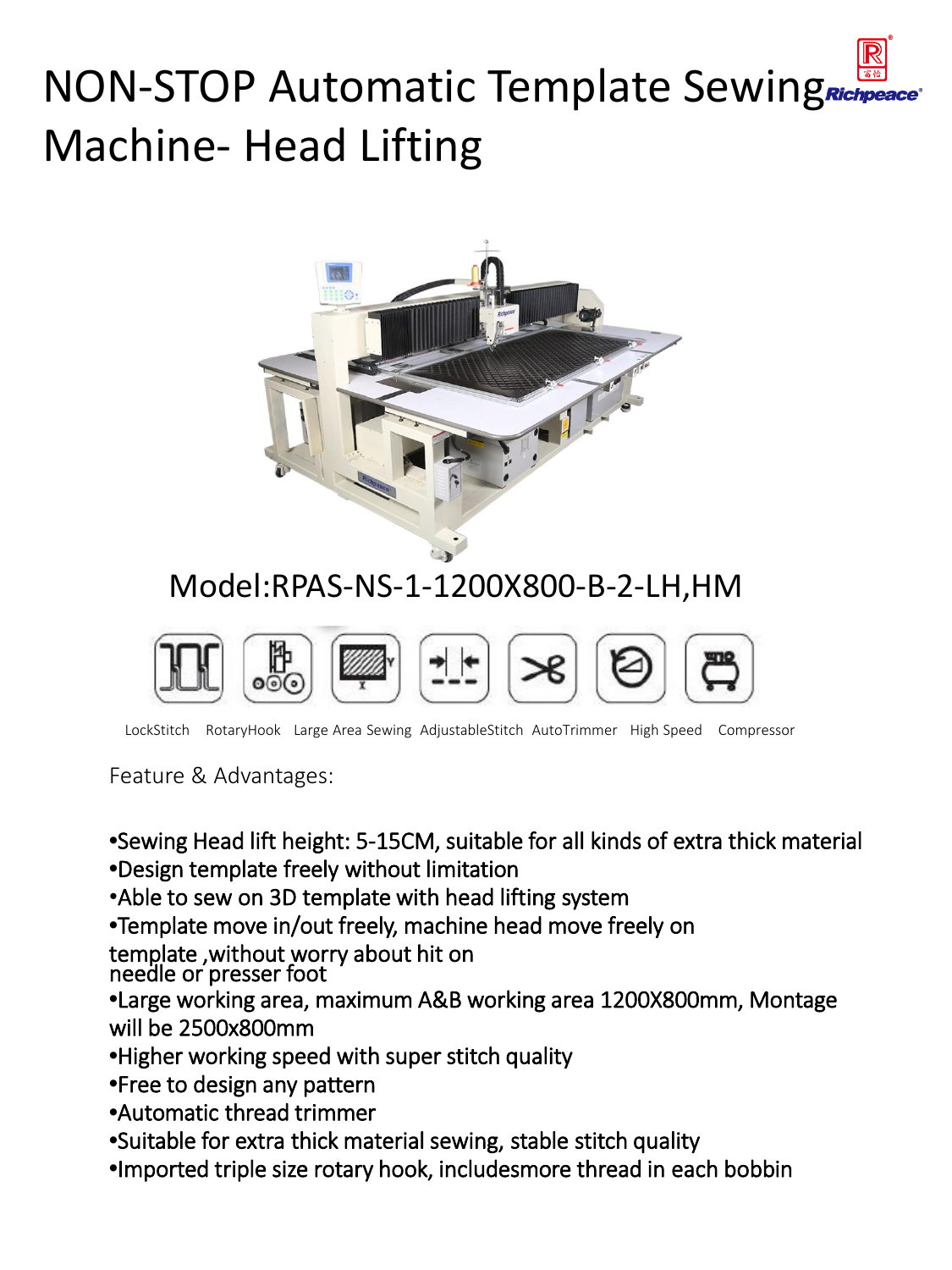### Main Configuration:









High speed sewing head with lifting range 50-150mm

Stable bridge plus long arm machine structure

Driven by ball screw to make sure The precise sewing stitch at high speed



Two independent working area A/B shift without machine stop